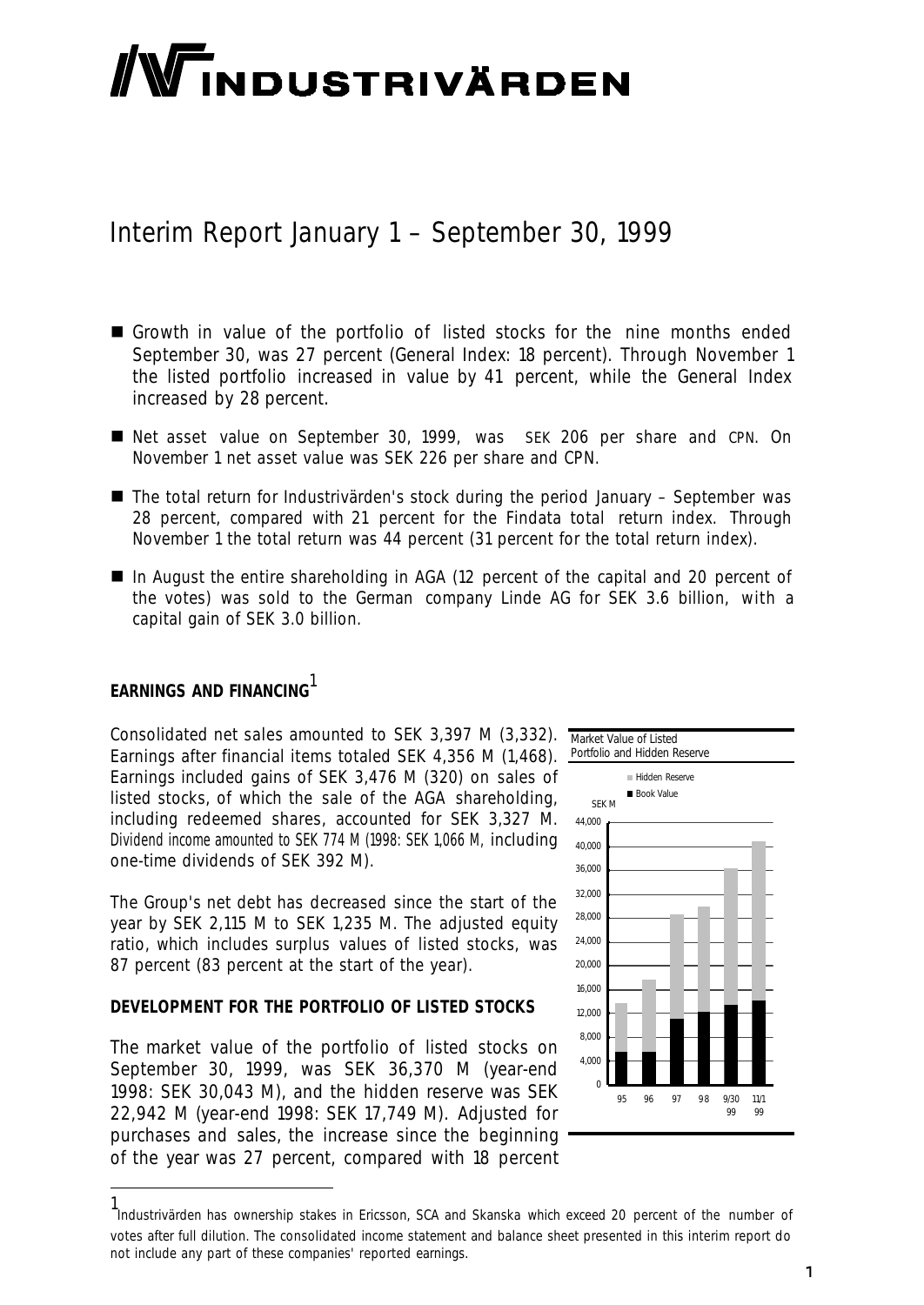### **/V**INDUSTRIVÄRDEN

for the General Index.

The total return for the listed portfolio (price trend plus reinvested dividends) during the period January – September was 31 percent (21 percent for the Findata total return index).

During the first nine months of the year, purchases of listed stocks totaled SEK 2,685 M, while sales totaled SEK 4,974 M. Thus stocks were sold for a net value of SEK 2,289 M. Major purchases consisted of 3,360,000 Ericsson, 2,500,000 Scania, 919,300 Pfizer Inc., 900,000 Volvo, 1,300,000 Skandia, 1,000,000 Mandator and 229,000 Lundbeck A/S. Major sales consisted of 28,615,000 AGA (the entire holding, including 2,861,500 through redemption), 1,500,000 Ericsson, 1,430,000 Astra (the entire holding), 387,900 Skanska and 300,000 Volvo. The sales from the listed portfolio resulted in a capital gain of SEK 3,476 M.

As a result of a 3:1 stock split by Handelsbanken, the holding increased from 14,650,000 to 43,950,000 shares. Pfizer Inc. carried out a 3:1 stock split on July 1, through which the holding increased from 706,000 shares to 2,118,000 shares.

### **Price Trend for the Six Largest Shareholdings**

The trend during the first nine months for the six largest shareholdings, which accounted for 90 percent of the portfolio's value on September 30, was as follows:

| Company        | Share of portfolio   | Price change  |
|----------------|----------------------|---------------|
|                | value on Sept. 30, % | Jan.-Sept., % |
| Ericsson       | 35                   | 30            |
| <b>Sandvik</b> | 14                   | 58            |
| Handelsbanken  | 14                   |               |
| <b>SCA</b>     | 11                   | 34            |
| <b>Skandia</b> | 9                    | 38            |
| Skanska        | 7                    | 36            |

Ericsson had strong price development and performed better than the General Index. A new series of mobile phones based on a new technical platform was launched during the autumn. The products have met a very positive reception in the market.

Despite strong earnings, Handelsbanken performed worse than both the bank & financial services index and the General Index.

Sandvik performed better than both the General Index and the engineering index. Cyclical stocks like Sandvik and SSAB performed strongly during the nine-month period.

SCA performed better than the General Index.

Skandia performed better than the General Index as well as comparable international insurance companies.

Skanska performed better than both the General Index and the real estate and construction index.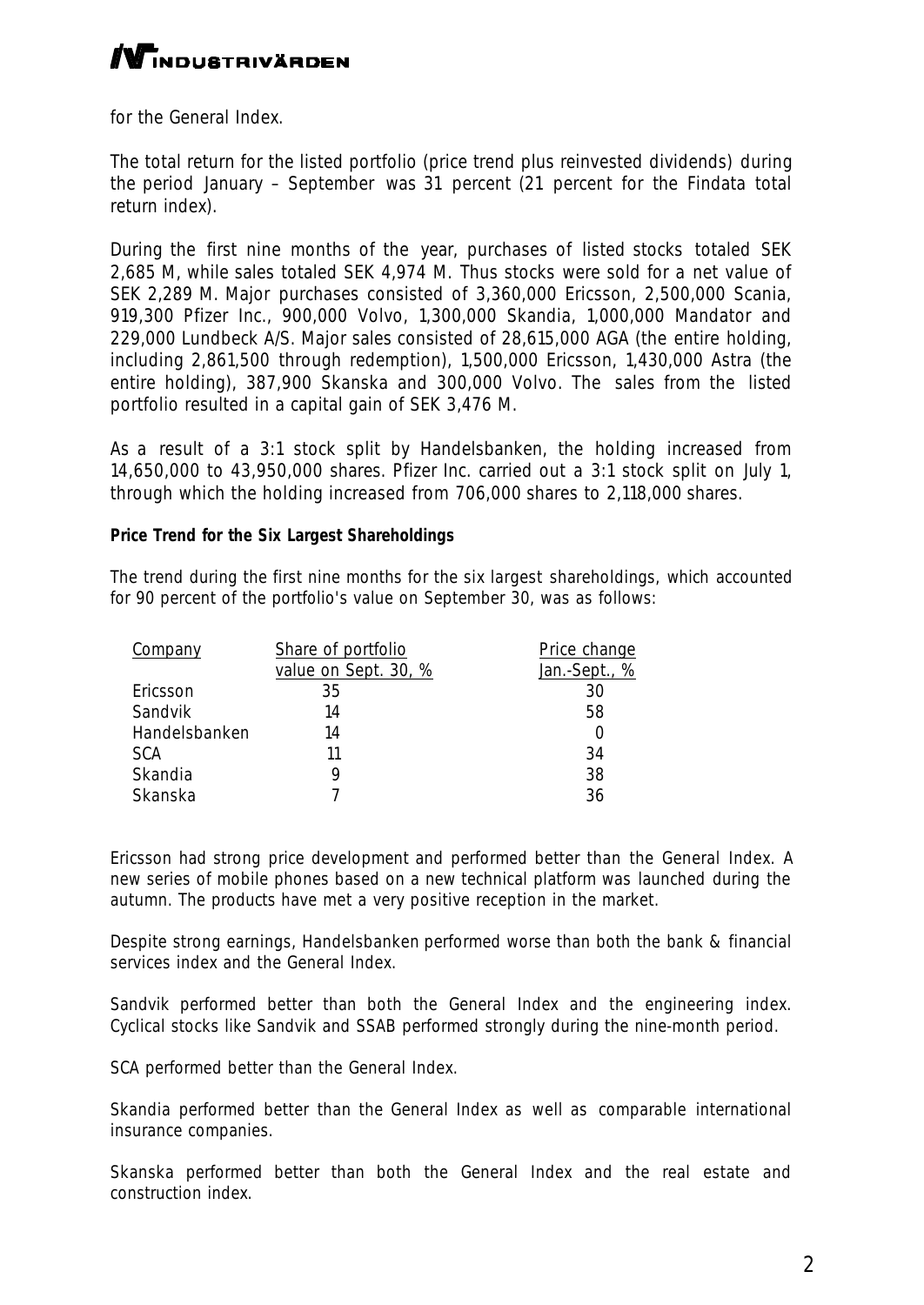### **N**INDUSTRIVÄRDEN

### **Development for the Listed Portfolio Through November 1**

The market value of the listed portfolio on November 1, 1999, was SEK 40,878 M, and the hidden reserve was SEK 26,577 M. Adjusted for purchases and sales, the portfolio increased in value by 41 percent since the beginning of the year. The General Index increased by 28 percent during the same period. The total return for the listed portfolio from the beginning of the year through November 1 was 44 percent (31 percent for the total return index).

### **INDUCTUS**

Inductus' net sales for the period amounted to SEK 2,063 M (2,066). Earnings after financial items improved by SEK 41 M to SEK 154 M, mainly due to the profitable expansion of Besam's service operations for automated doors.

In October Industrivärden sold the wholly owned company Hydrauto, a manufacturer of mobile hydraulics. Hydrauto had sales of SEK 263 M in 1998 and today has about 240 employees. The new owners are the Swedish National Pension Insurance Fund Sixth Fund Board) and newly formed company Hydrauto Holding AB.

#### **INDUTRADE**

Indutrade's net sales amounted to SEK 1,279 M (1,226), an increase of 4 percent. Earnings after financial items totaled SEK 100 M (1998: SEK 127 M, including capital gains of SEK 9 M). Following a weak start of the year, demand has gradually improved.

#### **Y2K COMPLIANCE**

The work carried out within the Industrivärden Group to eliminate any effects associated with the turn of the millennium has essentially been completed. To the best of the company's knowledge and belief, there are no remaining problems.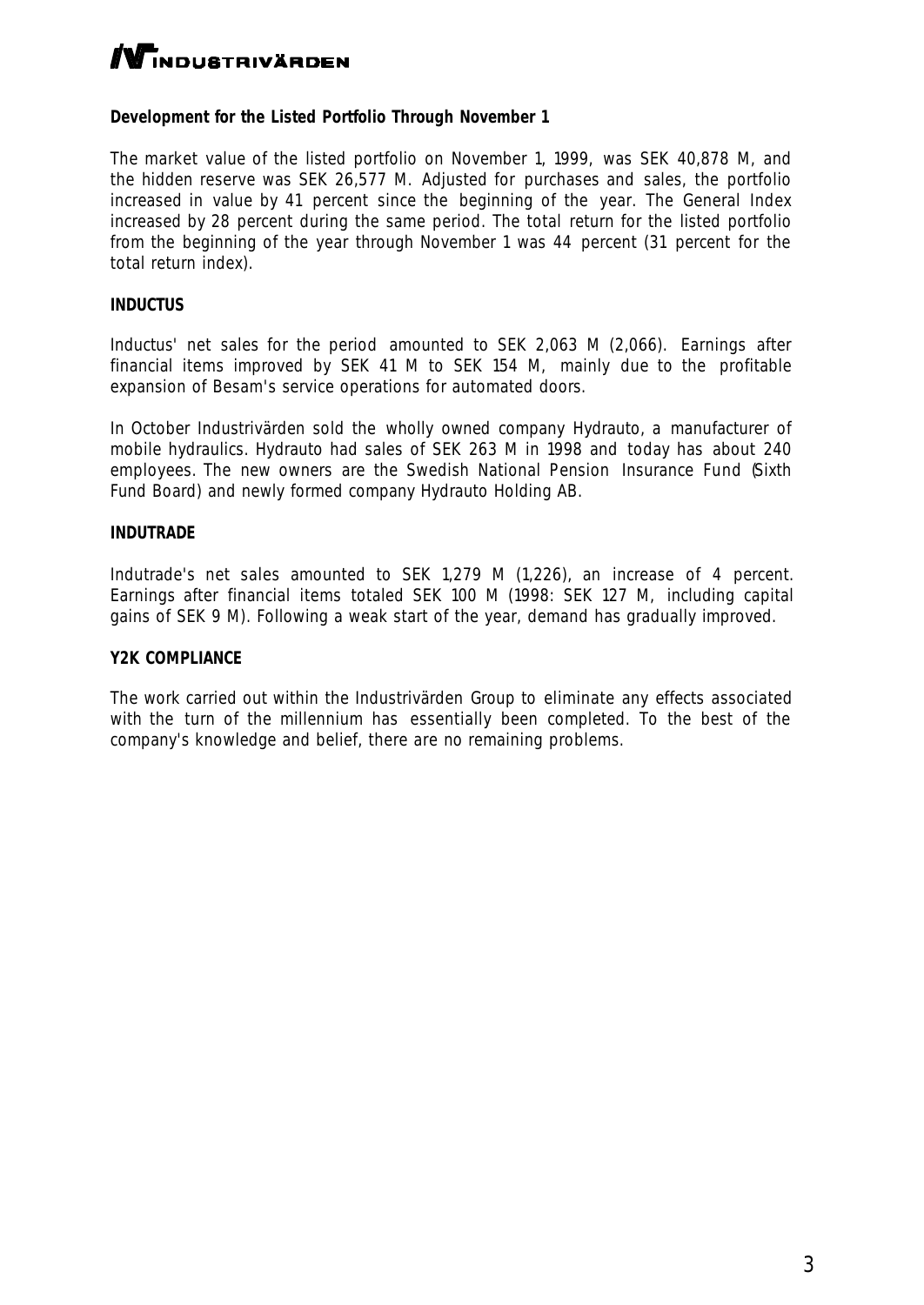l

## $\Gamma$ NDUSTRIVÄRDEN

### **CALCULATED NET ASSET VALUE**

Industrivärden's net asset value<sup>2</sup> as per September 30 and CPN has been calculated at SEK 39.4 billion, or SEK 206 per share and CPN. Net asset value at November 1 has been calculated at SEK 226 per share and CPN.

Stockholm, November 4, 1999

Clas Reuterskiöld President and CEO

### **AUDITORS' EXAMINATION**

This report has not been examined by the Company's auditors.

### **FINANCIAL CALENDAR**

A year-end report on 1999 results will be released on February 15, 2000. The 1999 Annual Report will be published at the end of March 2000. The Annual General Meeting will be held in Stockholm on May 5, 2000 An interim report for the first quarter of 2000 will be released on May 5, 2000.

Net Asset Value per Share



4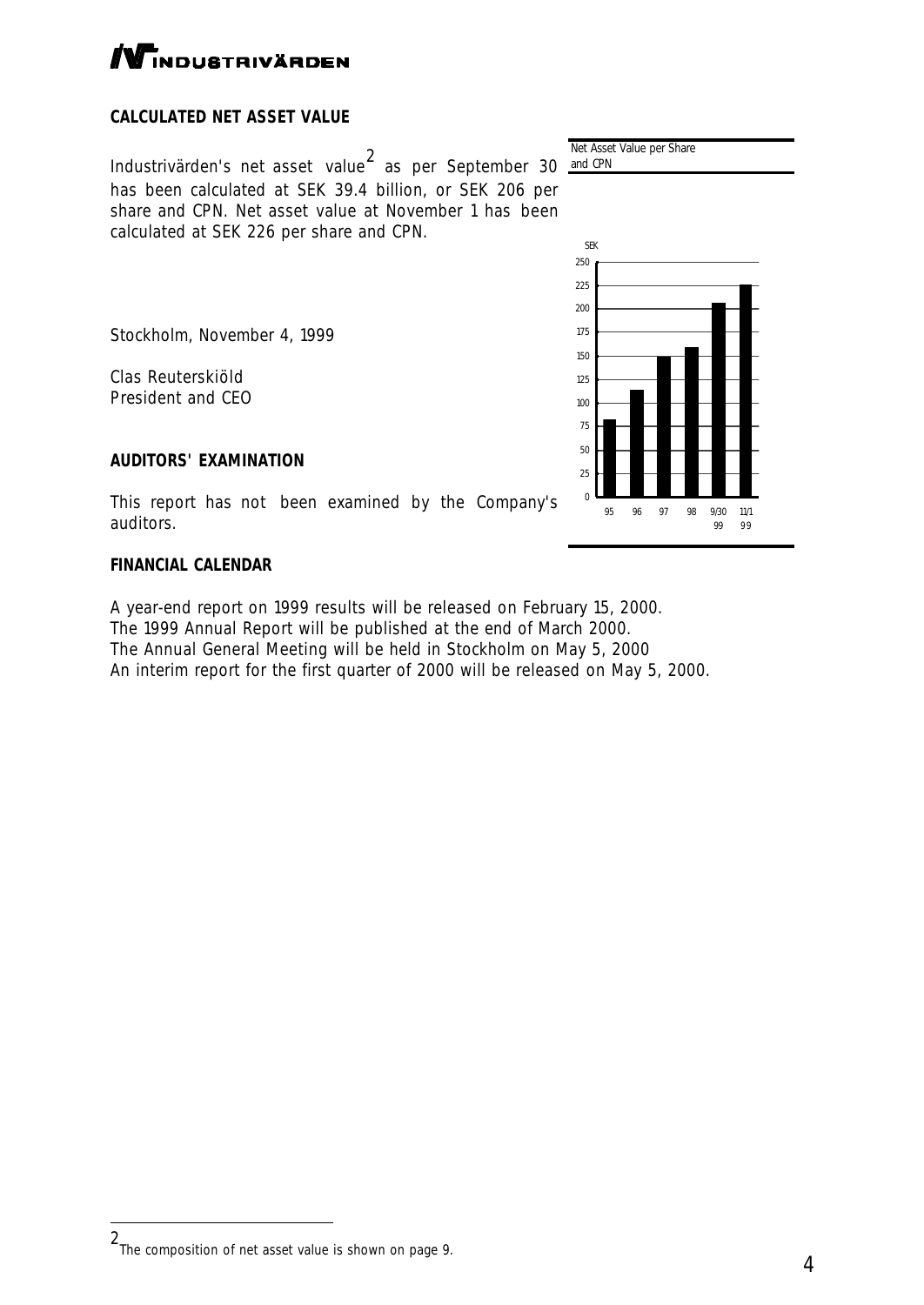### **Industrivärden Consolidated Income Statement**

| <b>SEK M</b>                            | 1999<br>Jan.-Sept. | 1998<br>Jan.-Sept. | 1998<br>Jan.-Dec. |
|-----------------------------------------|--------------------|--------------------|-------------------|
| Net sales                               | 3,397              | 3,332              | 4,580             |
| Cost of goods sold                      | $-2,251$           | $-2,232$           | $-3,057$          |
| <b>Gross earnings</b>                   | 1,146              | 1,100              | 1,523             |
| Development costs                       | $-57$              | $-60$              | $-83$             |
| Selling costs                           | $-551$             | $-522$             | $-741$            |
| <b>Administrative costs</b>             | $-311$             | $-319$             | $-431$            |
| Other operating income and expenses     | $-3$               | 2                  | 8                 |
| <b>Operating earnings</b>               | 224                | 201                | 276               |
| Dividend income from listed stocks      | 774                | 1,066              | 1,067             |
| Capital gains on sales of listed stocks | 3,476              | 320                | 974               |
| Capital gains on sales of other stocks  | $\bf{0}$           | 21                 | 29                |
| <b>Earnings before financial items</b>  | 4,474              | 1,608              | 2,346             |
| Interest income                         | 31                 | 11                 | 17                |
| Interest expense (excl. CPN interest)   | $-162$             | $-164$             | $-232$            |
| Other financial items                   | 13                 | 13                 | 17                |
| <b>Earnings after financial items</b>   | 4,356              | 1,468              | 2,148             |
| <b>CPN</b> interest                     | $-76$              | $-63$              | $-101$            |
| <b>Earnings before taxes</b>            | 4,280              | 1,405              | 2,047             |
| Tax on earnings for the period          | $-141$             | $-157$             | $-129$            |
| Net earnings for the period             | 4,139              | 1,248              | 1,918             |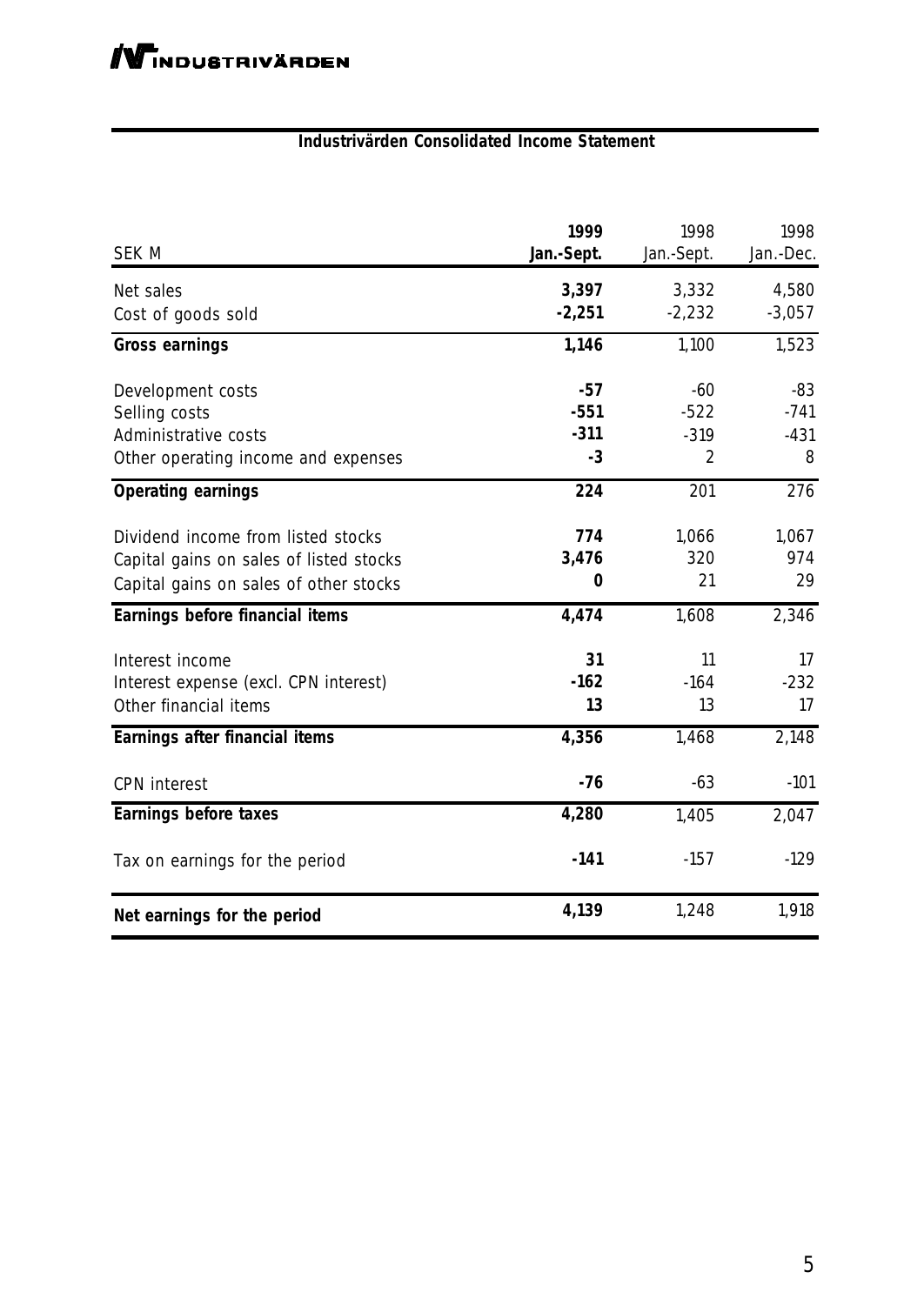### **Breakdown by Business Unit**

|                              |            | Net sales  | Earnings after<br>financial items |            |
|------------------------------|------------|------------|-----------------------------------|------------|
| <b>SEK M</b>                 |            |            |                                   |            |
|                              | 1999       | 1998       | 1999                              | 1998       |
|                              | Jan.-Sept. | Jan.-Sept. | Jan.-Sept.                        | Jan.-Sept. |
| <b>Inductus</b>              | 2,063      | 2,066      | 154                               | 113        |
| Indutrade                    | 1,279      | 1,226      | <b>100</b>                        | 127        |
| Dividends from listed stocks |            |            | 774                               | 1,066      |
| Other, net                   | 55         | 40         | $-148$                            | $-158$     |
|                              | 3,397      | 3,332      | 880                               | 1,148      |
| Capital gains on             |            |            |                                   |            |
| sales of listed stocks       | ٠          |            | 3,476                             | 320        |
|                              | 3,397      | 3,332      | 4,356                             | 1,468      |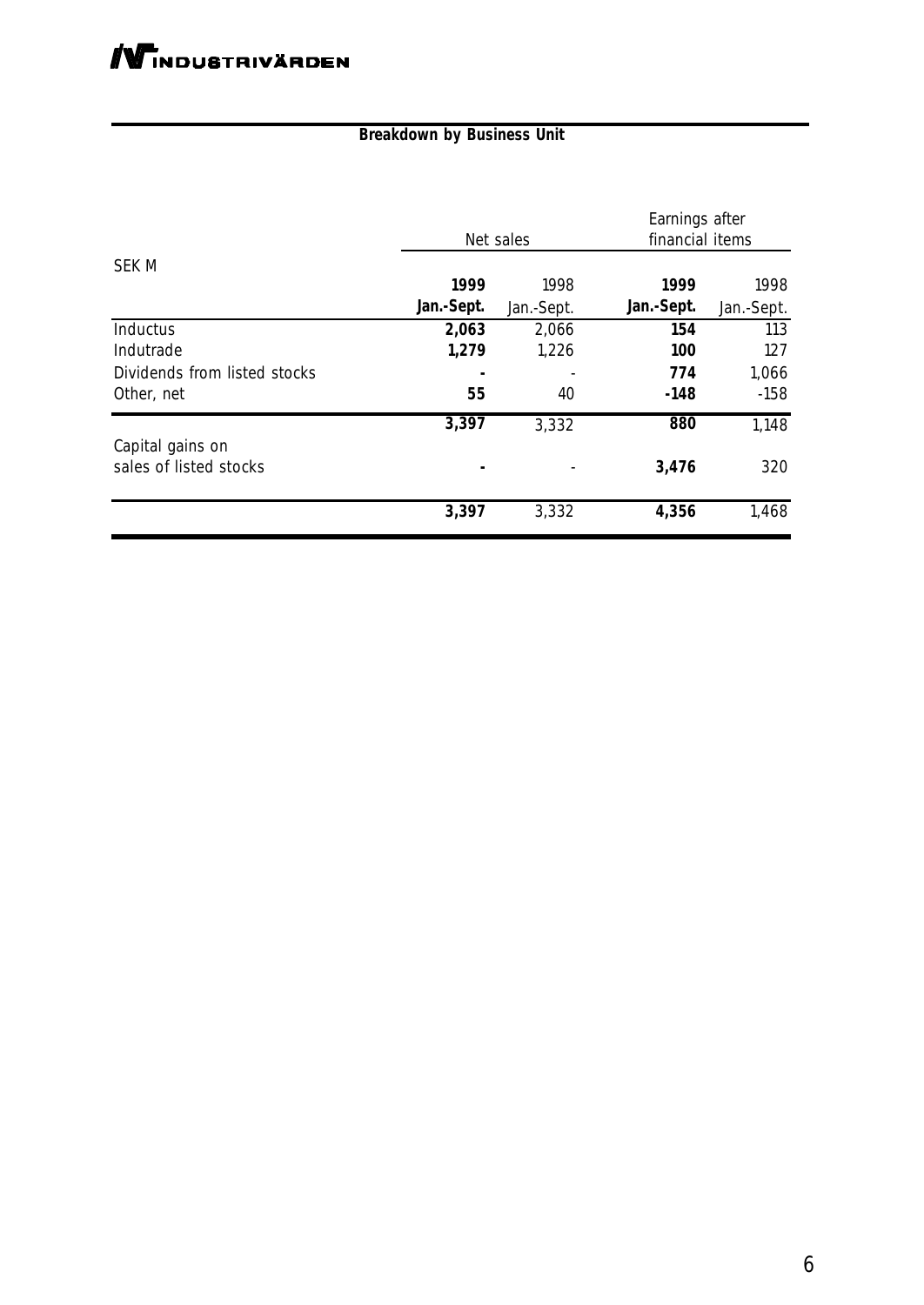### **Industrivärden Consolidated Balance Sheet**

|                                             | <b>Sept. 30</b> | Sept. 30 | Dec. 31 |
|---------------------------------------------|-----------------|----------|---------|
| <b>SEK M</b>                                | 1999            | 1998     | 1998    |
|                                             |                 |          |         |
| Intangible assets                           | 92              | 99       | 101     |
| Tangible assets                             | 683             | 716      | 706     |
| Shares and participations                   | 13,549          | 12,808   | 12,382  |
| Other financial assets                      | 1,644           | 78       | 71      |
| <b>Inventories</b>                          | 755             | 736      | 718     |
| Accounts receivable, trade                  | 869             | 851      | 878     |
| Other current receivables                   | 148             | 89       | 117     |
| Liquid assets                               | 1,628           | 199      | 1,200   |
| <b>Total assets</b>                         | 19,368          | 15,576   | 16,173  |
| Shareholders' equity                        | 13,329          | 9,289    | 9,974   |
| <b>CPN</b> loans                            | 448             | 448      | 448     |
| Provisions                                  | 333             | 347      | 323     |
| Interest-bearing long-term liabilities      | 1,123           | 1,728    | 1,709   |
| Interest-bearing current liabilities        | 3,163           | 2,861    | 2,709   |
| Noninterest-bearing current liabilities     | 972             | 903      | 1,010   |
| Total shareholders' equity and liabilities  | 19,368          | 15,576   | 16,173  |
| Visible equity ratio, percent               | 72              | 63       | 64      |
| Adjusted equity ratio, percent <sup>3</sup> | 87              | 81       | 83      |

l

<sup>3</sup> Includes surplus values of listed stocks.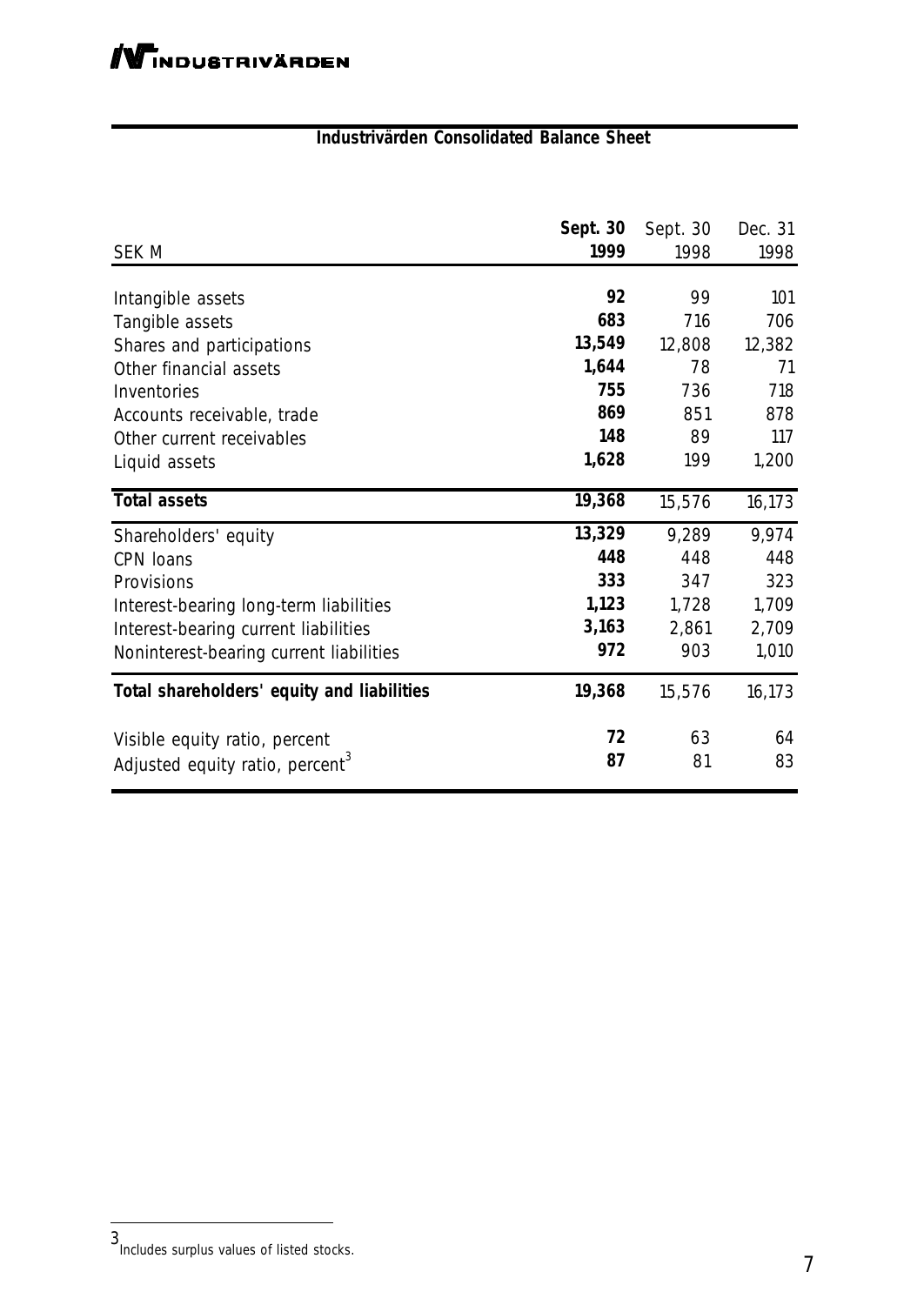| <b>Industrivärden Consolidated Statement of Cash Flows</b> |  |  |  |  |  |  |
|------------------------------------------------------------|--|--|--|--|--|--|
|------------------------------------------------------------|--|--|--|--|--|--|

|                                                  | 1999      | 1998       | 1998      |
|--------------------------------------------------|-----------|------------|-----------|
| <b>SEK M</b>                                     | Jan-Sept. | Jan.-Sept. | Jan.-Dec. |
| <b>OPERATING ACTIVITIES</b>                      |           |            |           |
| Earnings after financial items                   | 4,356     | 1,468      | 2,148     |
| Adjustment of items not included in cash flows:  |           |            |           |
| Depreciation                                     | 111       | 109        | 144       |
| Reversal of result of sales of stocks            | $-3,476$  | $-341$     | $-1,003$  |
| Reversal of other items not affecting cash flows | 16        | $-381$     | $-373$    |
| Taxes paid                                       | $-129$    | $-45$      | $-46$     |
| Cash flow from operating activities before       |           |            |           |
| changes in working capital                       | 878       | 810        | 870       |
| Cash flow from changes in working capital        | $-61$     | $-72$      | $-40$     |
| Net cash flow from operating activities          | 817       | 738        | 830       |
| <b>INVESTING ACTIVITIES</b>                      |           |            |           |
| <b>Purchases of listed stocks</b>                | $-2,685$  | $-580$     | $-2,025$  |
| Sales of listed stocks                           | 4,975     | 792        | 2,149     |
| Net purchase/sale of other fixed assets          | $-1,653$  | $-103$     | $-134$    |
| Net cash flow from investing activities          | 637       | 109        | $-10$     |
| <b>FINANCING ACTIVITIES</b>                      |           |            |           |
| Loans raised and amortization of debt            | $-142$    | $-218$     | 814       |
| Dividends and CPN interest paid out              | $-874$    | $-728$     | $-728$    |
| Net cash flow from financing activities          | $-1,016$  | $-946$     | 86        |
| Net cash flow for the period                     | 438       | $-99$      | 906       |

### **Change in net debt**

|                                             | 12/31/98 | Cash flow                | Change in<br>loans | <b>Other</b><br>changes | <b>Outcome</b><br>9/30/99 |
|---------------------------------------------|----------|--------------------------|--------------------|-------------------------|---------------------------|
| Liquid assets                               | 1,200    | 438                      |                    | -10                     | 1,628                     |
| Long-term fixed income instruments          | 0        | $\overline{\phantom{a}}$ |                    | 1,563                   | 1,563                     |
| Long-term interest-bearing liabilities      | 1,709    | ۰                        | $-586$             | ۰                       | 1,123                     |
| <b>Current interest-bearing liabilities</b> | 2,709    | $\overline{\phantom{0}}$ | 444                | 10                      | 3,163                     |
| Interest-bearing pension provision          | 132      | $\overline{\phantom{a}}$ |                    | 8                       | <b>140</b>                |
| Net debt                                    | 3,350    | $-438$                   | $-142$             | $-1,535$                | 1,235                     |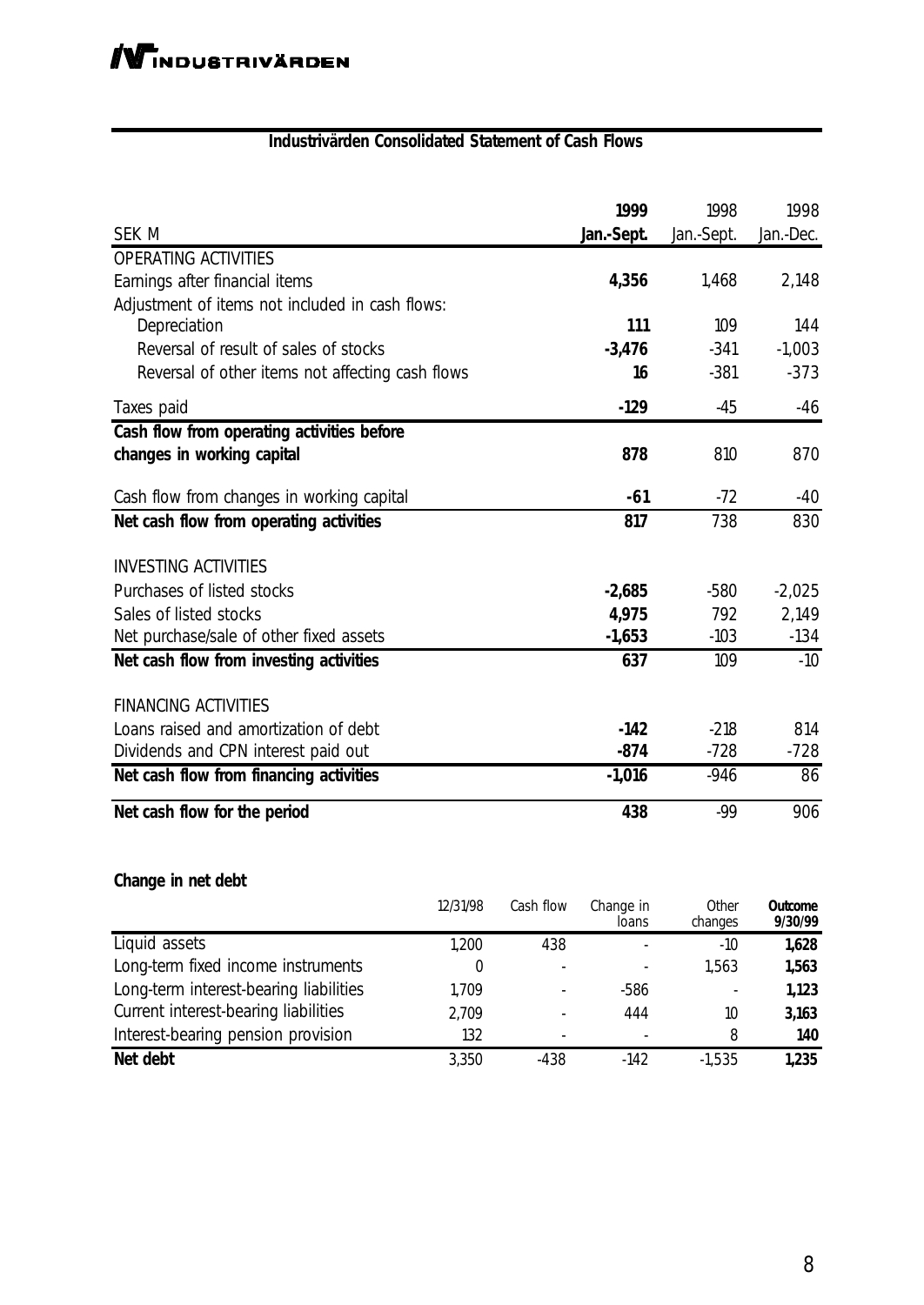|                   |            |              | Market value                    |                                 |
|-------------------|------------|--------------|---------------------------------|---------------------------------|
|                   | Number     | <b>SEK M</b> | <b>SEK per share</b><br>and CPN | Percent of<br>portfolio's value |
| Ericsson          | 46,520,000 | 12,653       | 66                              | 35                              |
| Sandvik           | 23,000,000 | 5,118        | 27                              | 14                              |
| Handelsbanken     | 44,220,000 | 5,063        | 27                              | 14                              |
| SCA <sup>4</sup>  | 18,269,600 | 4,284        | 22                              | 11                              |
| <b>Skandia</b>    | 18,500,000 | 3,164        | 17                              | 9                               |
| <b>Skanska</b>    | 8,075,689  | 2,463        | 13                              | $\boldsymbol{7}$                |
| <b>SSAB</b>       | 12,063,600 | 1,273        | 7                               | $\boldsymbol{4}$                |
| <b>Scania</b>     | 2,500,000  | 776          | $\boldsymbol{4}$                | $\boldsymbol{2}$                |
| Pfizer Inc.       | 2,233,000  | 654          | 3                               | $\overline{2}$                  |
| <b>Volvo</b>      | 2,000,000  | 462          | $\boldsymbol{2}$                | $\mathbf{1}$                    |
| Other (SEK 200 M) |            | 460          | $\boldsymbol{2}$                | $\mathbf{1}$                    |
| <b>Total</b>      |            | 36,370       | <b>190</b>                      | 100                             |

### **Portfolio of Listed Stocks as per September 30, 1999**

The listed portfolio above included the following stocks which were out on loan:

|               | <b>Number</b> |
|---------------|---------------|
| Handelsbanken | 367,400       |
| Scania        | 774,400       |
| Sandvik       | 23,000        |
| Volvo         | 17,000        |
| SSAB          | 2,000         |
| Other         | 4,100         |
|               |               |

l

<sup>4</sup> Including 18,269,600 subscription rights for SCA's new issue.